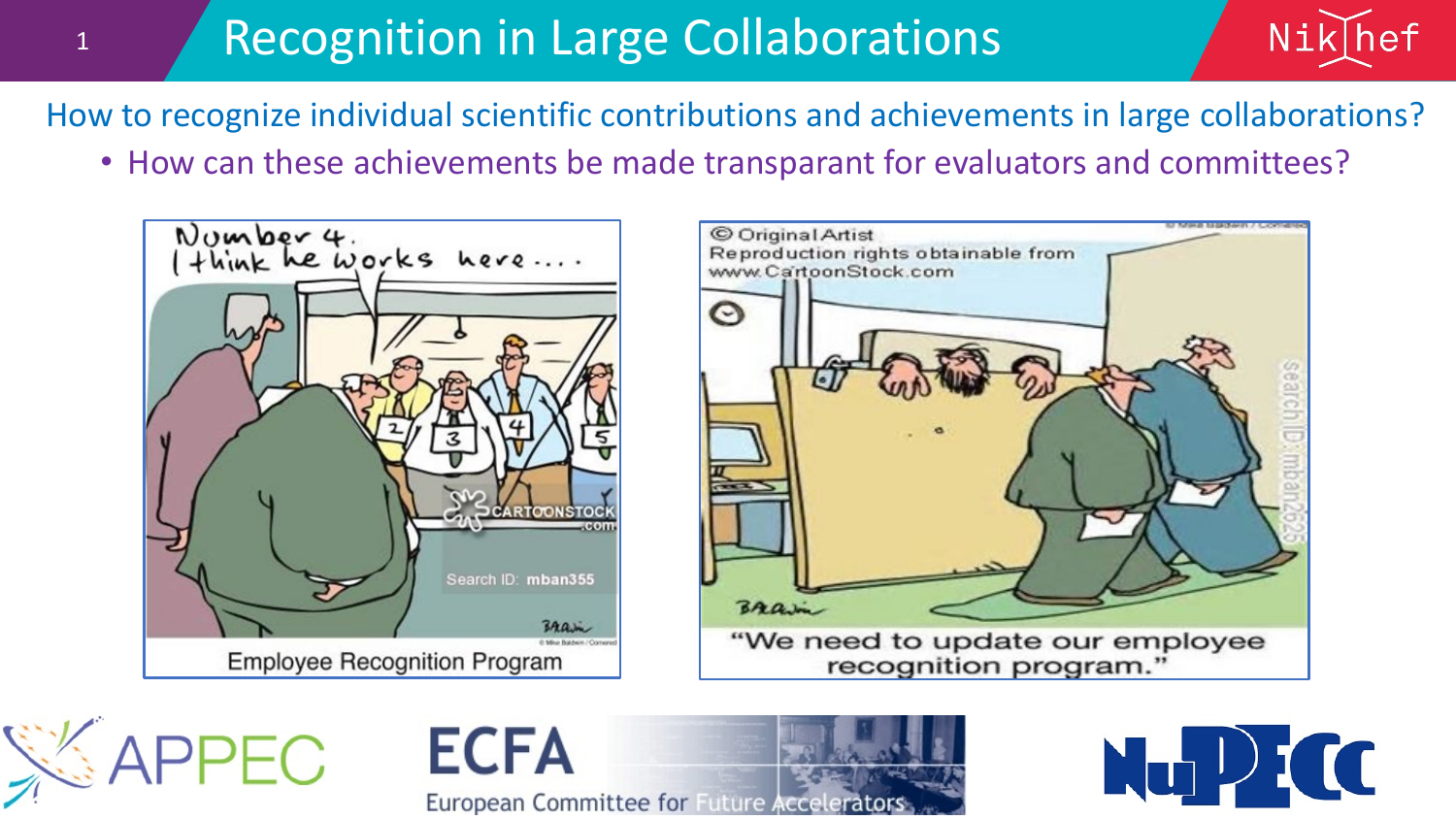## Recognition in Large Collaborations



- A study by JENAS: "Joint-ECFA-NuPECC-APPEC-Symposium" looking for "best practices" and "daring ideas"
	- Publications
	- Talks
	- Analysis procedures
	- Providing information
	- Promoting juniors
	- Technical and Software work
	- Governance and decision making
	- Prizes and awards
- Report with best practices and recommendations will soon be public
	- Requires ongoing developments/initiatives from community



**ECFA** European Committee for Future Accelerators

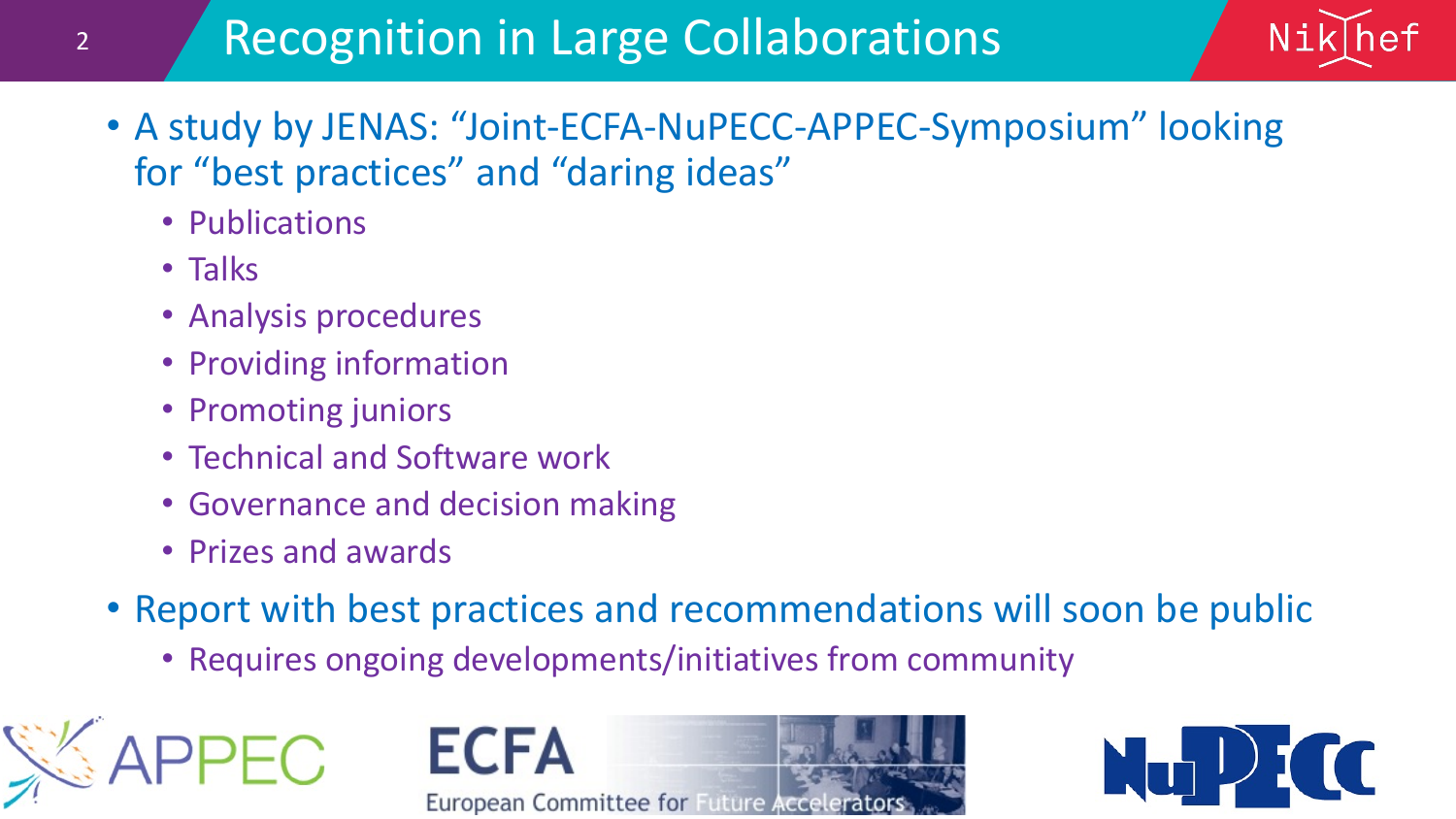## (Daring) Statements for discussion



- 1. The problem only exists for real large collaborations
- 2. Analyses and paper reviews should be shaped to fit in the time scale of PhDs/postdocs
- 3. Content of conference talks should be given more freedom less predescribed by collaboration
- 4. (Preparational) technical/software work is insufficiently recognized in comparison with (final) analaysis work
	- Conference organisers should schedule more technical/software talks
- 5. Technical/Software papers can/should have short author lists
- 6. Internal ("ana-notes") can/should be made public
- 7. Awards & rewards: awards are not always good, but rewards are.